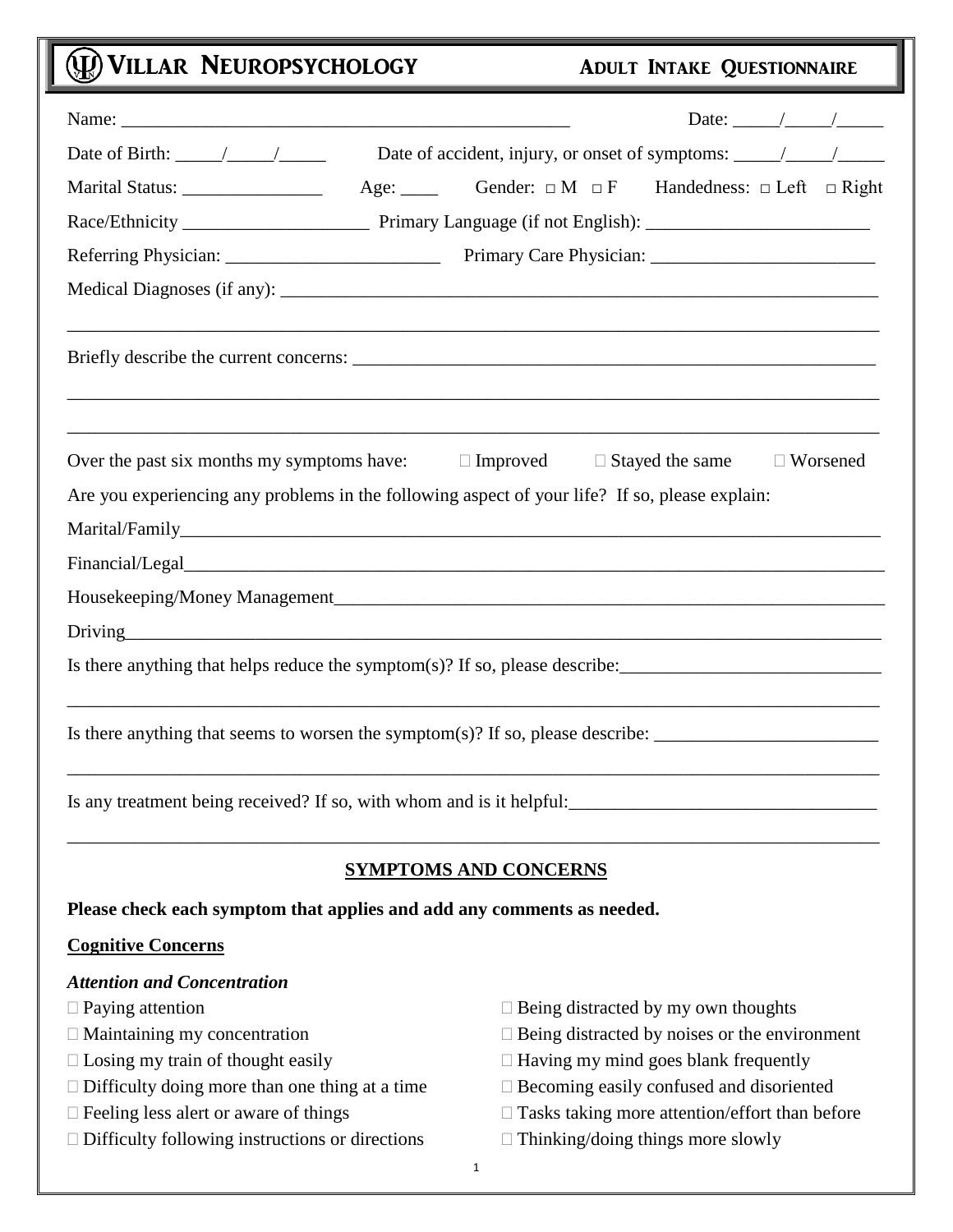## *Problem Solving and Organization*  $\Box$  Difficulty solving problems that others could manage  $\Box$  Difficulty problem-solving in social situations  $\Box$  Difficulty learning new things  $\Box$  Difficulty adapting to change  $\Box$  Difficulty organizing  $\Box$  Difficulty planning ahead *Speech and Language*  $\Box$  Finding the word I want to say  $\Box$  Using the wrong words when speaking  $\Box$  Forgetting names  $\Box$  Difficulty learning new names  $\Box$  Difficulty getting my speech started  $\Box$  Difficulty understanding what others say  $\Box$  Change in the clarity of my speech  $\Box$  Change in the speed of my speech  $\Box$  Change in the complexity of my speech  $\Box$  Change in volume of my speech  $\Box$  Stuttering  $\Box$  Vocal tics *Memory*  $\Box$  Forget where I leave things (e.g., keys, phone, etc.)  $\Box$  Become lost driving in familiar places  $\Box$  Forget why I walked into a room  $\Box$  Forget where I am or where I am going  $\Box$  Forget things than happened hours or days ago  $\Box$  Forget appointments  $\Box$  Forget events that happened months or years ago  $\Box$  Forget to take medications  $\Box$  Rely more on notes or other people to remember things  $\Box$  Forget how to do things  $\Box$  Forget faces of people I know  $\Box$  Forget conversations *Academic Skills*  $\Box$  Difficulty understanding what I read  $\Box$  Difficulty with mental math  $\Box$  Difficulty retaining what I read  $\Box$  Difficulty with paper and pencil math  $\Box$  Difficulty with spelling, grammar or punctuation  $\Box$  Difficulty managing my finances **Physical Concerns** *Sensory and Motor Symptoms*  $\Box$  Please check if:  $\Box$  Near-sighted  $\Box$  Far-sighted  $\Box$  Astigmatism  $\Box$  Blurred vision  $\Box$  Difficulty with night vision  $\Box$  Double vision  $\Box$  See things that are not there  $\Box$  Poor peripheral vision  $\Box$  Color blindness  $\Box$  Wear glasses: If so, since what age  $\Box$  Hearing loss  $\Box$  Ringing in ears  $\Box$  Hear strange sounds  $\Box$  Wear hearing aid: If so, since what age Problems with taste: If so, Increased/Decreased sensitivity **(Please circle one)** Problems with smell: If so, Increased/Decreased sensitivity **(Please circle one)**  $\square$  Pain (Describe) \_\_\_\_\_\_\_\_\_\_\_\_\_\_\_\_\_\_\_\_\_\_\_\_\_\_\_\_\_\_\_\_\_\_\_\_\_\_\_\_\_\_\_\_\_\_\_\_\_\_\_\_\_\_\_\_\_\_\_\_\_\_\_\_\_  $\Box$  Weakness on one side of body  $\Box$  Tremor or shakiness  $\Box$  Fine motor difficulties  $\Box$  Tics or strange movements  $\Box$  Difficulty with balance  $\Box$  Muscle stiffness  $\Box$  Muscle weakness  $\Box$  Difficulty walking  $\Box$  Poor coordination

- $\square$  Numbness  $\square$  Tingling  $\square$  Muscle spasms
	- $\overline{2}$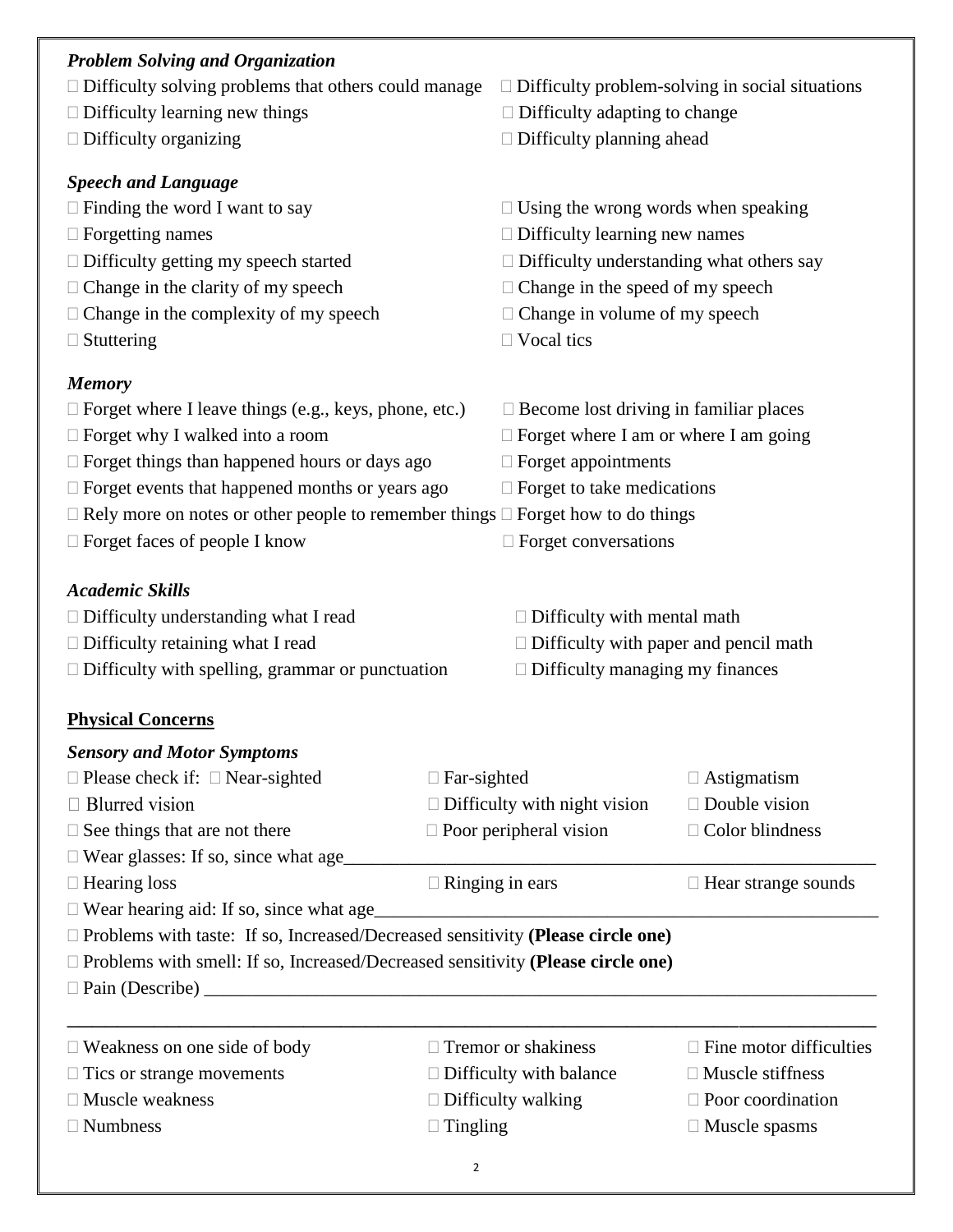## **Emotional and Behavioral Concerns**

| <b>Mood/Behavior</b>                                                                                                  |                                                                                          | (PLEASE CIRCLE ONE IF APPLICABLE)        |             |  |  |
|-----------------------------------------------------------------------------------------------------------------------|------------------------------------------------------------------------------------------|------------------------------------------|-------------|--|--|
| $\Box$ Sadness or depression                                                                                          | Mild                                                                                     | Moderate                                 | Severe      |  |  |
| $\Box$ Anxiety or nervousness                                                                                         | Mild                                                                                     | Moderate                                 | Severe      |  |  |
| $\Box$ Sleep problems                                                                                                 | Falling asleep                                                                           | Staying asleep                           | <b>Both</b> |  |  |
|                                                                                                                       | <b>ALCOHOL AND SUBSTANCE USE</b>                                                         |                                          |             |  |  |
|                                                                                                                       |                                                                                          |                                          |             |  |  |
|                                                                                                                       |                                                                                          |                                          |             |  |  |
|                                                                                                                       | My last drink was: $\Box$ < 24 hours ago $\Box$ 24-48 hours ago $\Box$ Over 48 hours ago |                                          |             |  |  |
| I used to drink alcohol but stopped. Date stopped: _____________________________                                      |                                                                                          |                                          |             |  |  |
| Check all that apply:                                                                                                 |                                                                                          |                                          |             |  |  |
| $\Box$ I can drink more than most people my age and size before I get drunk.                                          |                                                                                          |                                          |             |  |  |
| $\Box$ I sometimes get into trouble (fights, legal difficulty, work problems, conflicts with family, accidents, etc.) |                                                                                          |                                          |             |  |  |
|                                                                                                                       |                                                                                          |                                          |             |  |  |
| $\Box$ I sometimes black out after drinking.                                                                          |                                                                                          | $\Box$ I have been dependent on alcohol. |             |  |  |
| I used to smoke cigarettes, but stopped. Please list ages and amount per day:                                         |                                                                                          |                                          |             |  |  |

Please specify the type and amount of caffeinated beverages consumed per day (if applicable):

## *Please check all the drugs you are now using or have used in the past:*

|                                                                                                                            | Presently Using | Used in Past                                                       |
|----------------------------------------------------------------------------------------------------------------------------|-----------------|--------------------------------------------------------------------|
| Amphetamines (including diet pills)                                                                                        |                 |                                                                    |
| Barbituates (Downers, etc.)                                                                                                |                 |                                                                    |
| Cocaine or Crack                                                                                                           |                 |                                                                    |
| Hallucinogenics (LSD, Acid, STP, etc.)                                                                                     |                 |                                                                    |
| Inhalants (Glue, Nitrous Oxide, etc.)                                                                                      | $\Box$          | Н                                                                  |
| Marijuana                                                                                                                  |                 |                                                                    |
| Opiate narcotics (Heroin, Morphine, etc.)                                                                                  |                 |                                                                    |
| PCP (Angel Dust)                                                                                                           |                 |                                                                    |
| Others (list)                                                                                                              |                 |                                                                    |
| Do you consider yourself dependent on any drugs?<br>If yes, which ones? $\frac{1}{\sqrt{1-\frac{1}{2}} \cdot \frac{1}{2}}$ |                 | $\Box$ Yes $\Box$ No $\Box$ Previously/Not Currently               |
| Do you consider yourself dependent on any prescription drugs? $\Box$ Yes $\Box$ No $\Box$ Previously/Not Currently         |                 |                                                                    |
| If yes, which ones? $\_\_$                                                                                                 |                 |                                                                    |
| $\Box$ I have gone through drug withdrawal.                                                                                |                 | $\Box$ I have used IV drugs. $\Box$ I have been in drug treatment. |
| 3                                                                                                                          |                 |                                                                    |

\_\_\_\_\_\_\_\_\_\_\_\_\_\_\_\_\_\_\_\_\_\_\_\_\_\_\_\_\_\_\_\_\_\_\_\_\_\_\_\_\_\_\_\_\_\_\_\_\_\_\_\_\_\_\_\_\_\_\_\_\_\_\_\_\_\_\_\_\_\_\_\_\_\_\_\_\_\_\_\_\_\_\_\_\_\_\_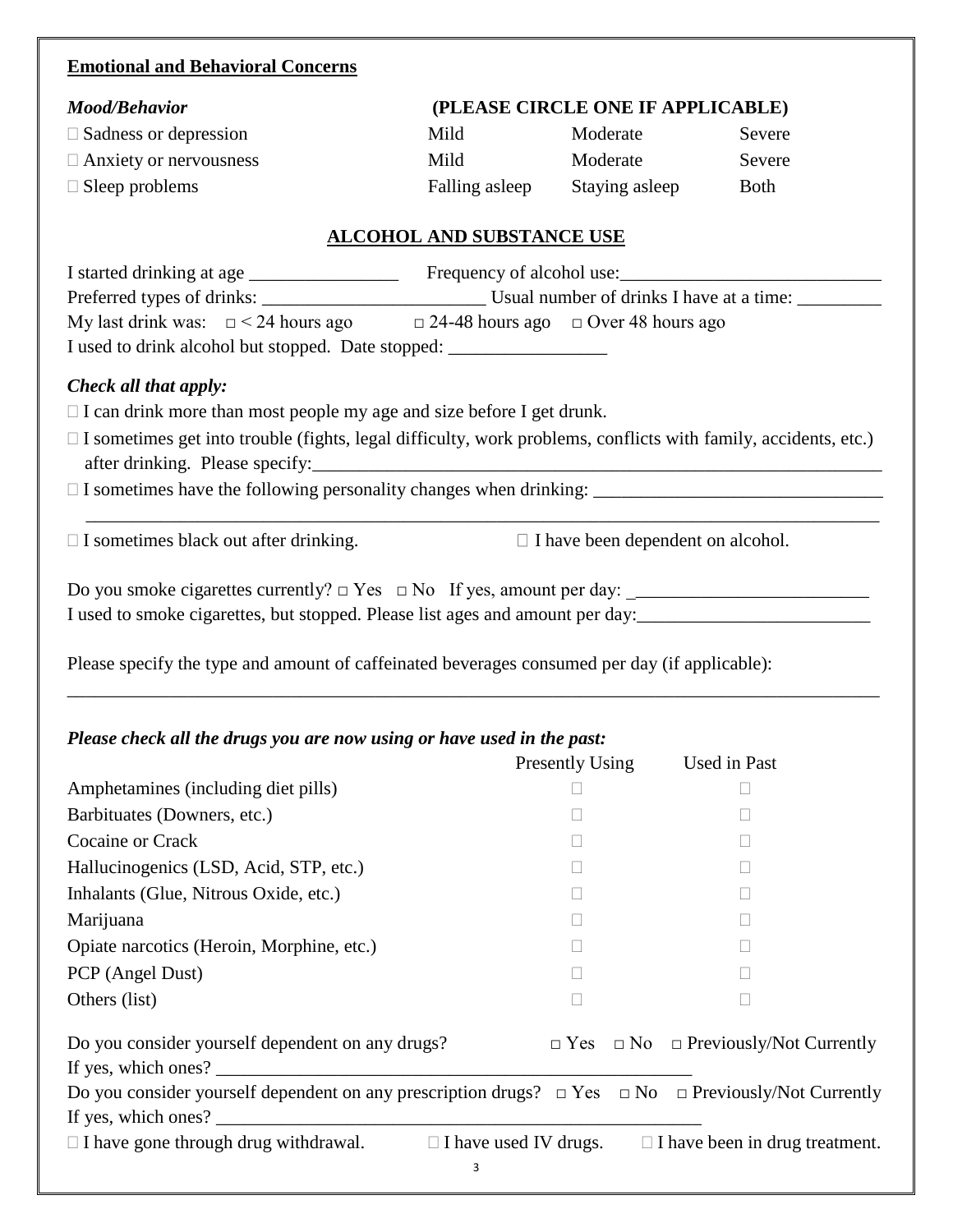## **DEVELOPMENTAL HISTORY**

| $\Box$ On time<br>You were born:                                                | $\Box$ Prematurely $\Box$ Late                                                            |                                  |                                                 |  |  |  |
|---------------------------------------------------------------------------------|-------------------------------------------------------------------------------------------|----------------------------------|-------------------------------------------------|--|--|--|
| You were born through: $\square$ Vaginal Delivery $\square$ A Caesarean section |                                                                                           |                                  |                                                 |  |  |  |
|                                                                                 | Were there any problems associated with your birth or early infancy? $\Box$ Yes $\Box$ No |                                  |                                                 |  |  |  |
|                                                                                 |                                                                                           |                                  |                                                 |  |  |  |
|                                                                                 |                                                                                           |                                  |                                                 |  |  |  |
| Please check all that applied to your mother while she was pregnant with you:   |                                                                                           |                                  |                                                 |  |  |  |
| $\Box$ Accident                                                                 | $\Box$ Alcohol use                                                                        |                                  |                                                 |  |  |  |
| $\Box$ Cigarette smoking                                                        |                                                                                           |                                  | $\Box$ Drug use (marijuana, cocaine, LSD, etc.) |  |  |  |
| $\Box$ Poor nutrition                                                           |                                                                                           | $\square$ Psychological problems |                                                 |  |  |  |
| $\Box$ Medications (prescribed or over the counter) taken during pregnancy      |                                                                                           |                                  |                                                 |  |  |  |
| $\Box$ Illness (toxemia, diabetes, high blood pressure, infection, etc.)        |                                                                                           |                                  |                                                 |  |  |  |
| Please select the approximate time of the following developmental milestones:   |                                                                                           |                                  |                                                 |  |  |  |
|                                                                                 |                                                                                           | Early On Time/Average Late       |                                                 |  |  |  |
| Walking                                                                         | $\Box$                                                                                    | $\Box$                           | $\Box$                                          |  |  |  |
| Language                                                                        | $\Box$                                                                                    | $\Box$                           | $\Box$                                          |  |  |  |
| Toilet training                                                                 | П                                                                                         | $\Box$                           | $\Box$                                          |  |  |  |
| As a child, did you have any of these conditions:                               |                                                                                           |                                  |                                                 |  |  |  |
| $\Box$ Attention problems                                                       | $\Box$ Learning disability                                                                |                                  | $\Box$ Speech problems                          |  |  |  |
| $\Box$ Hyperactivity/Impulsivity $\Box$ Frequent ear infections                 | $\Box$ Asthma                                                                             |                                  |                                                 |  |  |  |
| $\Box$ Acting Out Behaviors                                                     | $\Box$ Social difficulties                                                                |                                  | $\Box$ Oppositional Behavior                    |  |  |  |
|                                                                                 | <b>MEDICAL AND TREATMENT HISTORY</b>                                                      |                                  |                                                 |  |  |  |
| Which physicians are most familiar with your current condition:                 |                                                                                           |                                  |                                                 |  |  |  |

Please list any significant childhood illnesses, fevers, or injuries \_\_\_\_\_\_\_\_\_\_\_\_\_\_\_\_\_\_\_\_\_\_\_\_\_\_\_\_\_\_\_\_\_\_\_

## *Please check any symptoms that you currently have, or have had in the past:*

| Head Injury or Concussion                  | Migraine headaches                            |
|--------------------------------------------|-----------------------------------------------|
| Loss of Consciousness from a Head Injury   | Hyper- or Hypothyroidism                      |
| <b>Broken Bones from a Traumatic Event</b> | Sensitivity to Light or Sound with a Headache |
| Back or Neck Injury                        | Nausea or Vomiting                            |
| <b>Excessive Fatigue</b>                   | Sinus Headaches                               |
| <b>High Blood Pressure</b>                 | <b>Tension Headaches</b>                      |
| Syncope/Fainting                           | Dizziness or Vertigo                          |
| <b>Exposure to Toxins or Chemicals</b>     | Sleep Apnea                                   |
| <b>Heart Disease</b>                       | <b>Diabetes</b>                               |
| Seizures                                   | <b>Stroke</b>                                 |

\_\_\_\_\_\_\_\_\_\_\_\_\_\_\_\_\_\_\_\_\_\_\_\_\_\_\_\_\_\_\_\_\_\_\_\_\_\_\_\_\_\_\_\_\_\_\_\_\_\_\_\_\_\_\_\_\_\_\_\_\_\_\_\_\_\_\_\_\_\_\_\_\_\_\_\_\_\_\_\_\_\_\_\_\_\_\_

\_\_\_\_\_\_\_\_\_\_\_\_\_\_\_\_\_\_\_\_\_\_\_\_\_\_\_\_\_\_\_\_\_\_\_\_\_\_\_\_\_\_\_\_\_\_\_\_\_\_\_\_\_\_\_\_\_\_\_\_\_\_\_\_\_\_\_\_\_\_\_\_\_\_\_\_\_\_\_\_\_\_\_\_\_\_\_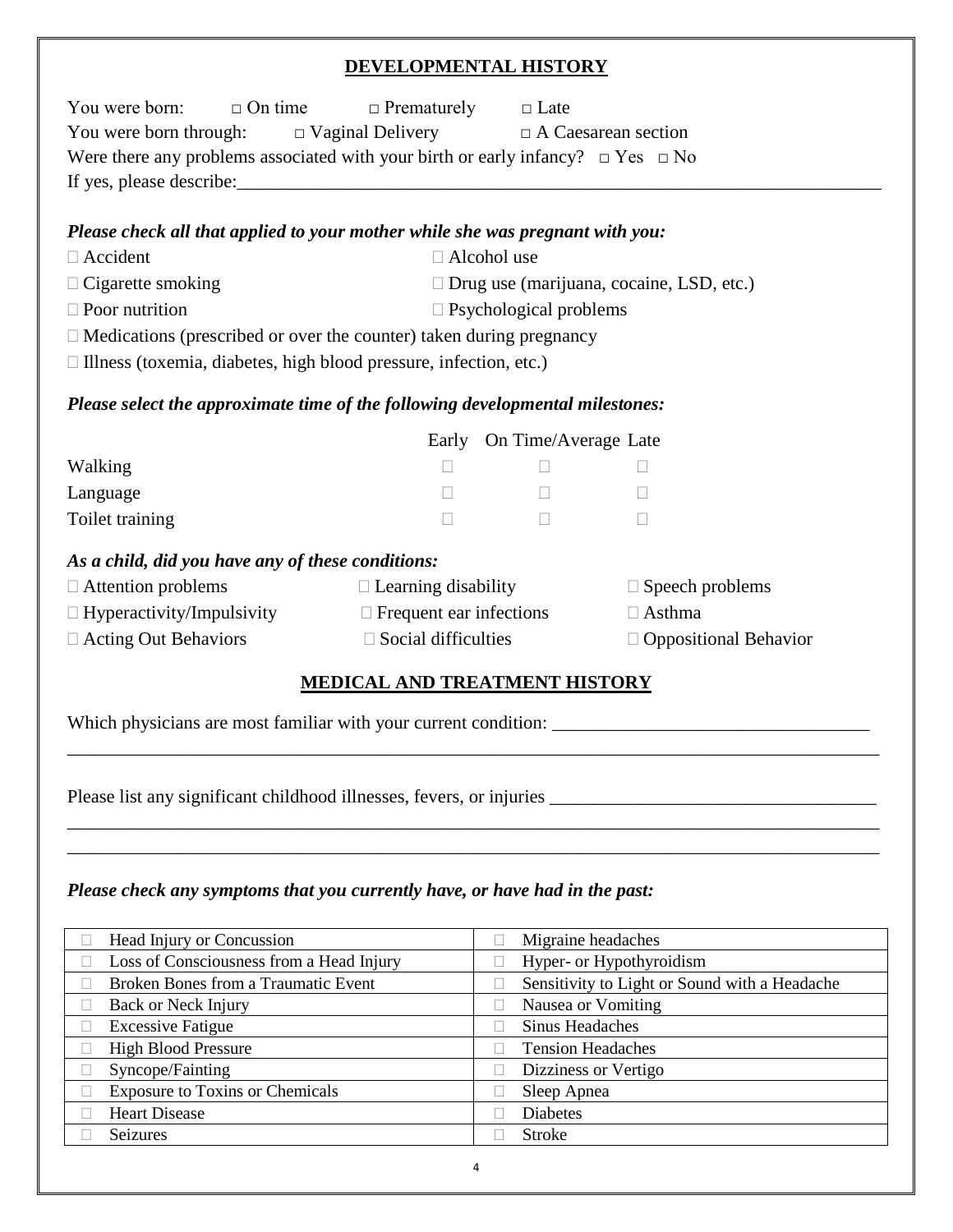|                                         | Please describe any significant injuries or illnesses experienced as an adult: _______________________________ |                          |
|-----------------------------------------|----------------------------------------------------------------------------------------------------------------|--------------------------|
|                                         |                                                                                                                |                          |
| Please list any surgeries you have had: |                                                                                                                |                          |
| Surgery                                 | Month & Year                                                                                                   | Results/Success?         |
|                                         |                                                                                                                |                          |
|                                         |                                                                                                                |                          |
|                                         | Please list all current medical/psychiatric problems and medications taken for each problem (if any)           |                          |
| Medication & Dosage                     | <b>Frequency Taken</b>                                                                                         | <b>Medical Problem</b>   |
|                                         |                                                                                                                |                          |
|                                         |                                                                                                                |                          |
|                                         |                                                                                                                |                          |
|                                         |                                                                                                                |                          |
|                                         |                                                                                                                |                          |
|                                         |                                                                                                                |                          |
|                                         |                                                                                                                |                          |
|                                         | Have you had a prior psychological or neuropsychological exam? $\Box$ Yes                                      | $\Box$ No                |
| If yes, please complete the following:  |                                                                                                                |                          |
|                                         |                                                                                                                |                          |
| Date of exam:                           |                                                                                                                |                          |
|                                         |                                                                                                                |                          |
|                                         |                                                                                                                |                          |
|                                         |                                                                                                                |                          |
|                                         | Please check off and describe any of the applicable neuroimaging and tests:                                    |                          |
| <b>Test</b>                             | Date                                                                                                           | <b>Abnormal Findings</b> |
| $\Box$ Blood work                       |                                                                                                                |                          |
| $\Box$ CT Scan                          |                                                                                                                |                          |
| $\Box$ MRI                              |                                                                                                                |                          |
| $\Box$ PET Scan                         |                                                                                                                |                          |
| $\Box$ SPECT Scan                       |                                                                                                                |                          |
| $\Box$ Skull X-Ray                      |                                                                                                                |                          |
| $\Box$ EEG                              |                                                                                                                |                          |
| $\Box$ Neurological exam                |                                                                                                                |                          |
| $\Box$ Other                            |                                                                                                                |                          |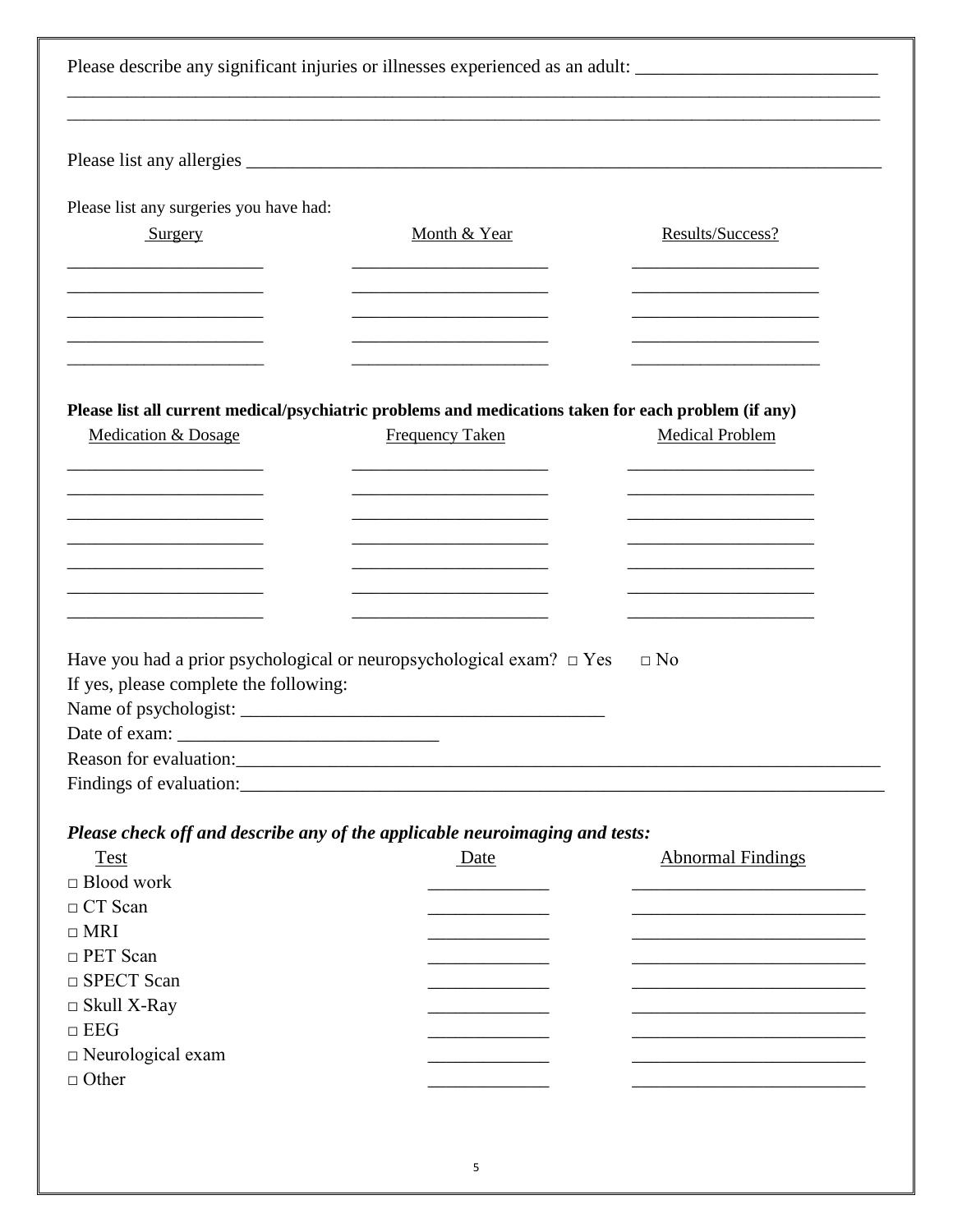| Are you currently in counseling or under psychiatric care? $\Box$ Yes $\Box$ No                                                                                                                                                                                                                                                                                                                                                                                                                                              |                             |          |                                                     |                       |         |           |     |                |
|------------------------------------------------------------------------------------------------------------------------------------------------------------------------------------------------------------------------------------------------------------------------------------------------------------------------------------------------------------------------------------------------------------------------------------------------------------------------------------------------------------------------------|-----------------------------|----------|-----------------------------------------------------|-----------------------|---------|-----------|-----|----------------|
| Please list all current and past mental health treatment with reason and duration: ___________________________                                                                                                                                                                                                                                                                                                                                                                                                               |                             |          |                                                     |                       |         |           |     |                |
|                                                                                                                                                                                                                                                                                                                                                                                                                                                                                                                              |                             |          |                                                     |                       |         |           |     |                |
| Please list all medical and psychiatric hospitalizations:<br>Name of Hospital                                                                                                                                                                                                                                                                                                                                                                                                                                                |                             |          | Date of hospitalization                             | Length of stay        |         | Diagnosis |     |                |
|                                                                                                                                                                                                                                                                                                                                                                                                                                                                                                                              |                             |          |                                                     |                       |         |           |     |                |
|                                                                                                                                                                                                                                                                                                                                                                                                                                                                                                                              |                             |          |                                                     | <b>FAMILY HISTORY</b> |         |           |     |                |
| The following questions are about your family of origin:<br>Is your mother alive? $\Box$ Yes $\Box$ No If deceased, what was the cause of her death?<br>Is your father alive? $\Box$ Yes $\Box$ No If deceased, what was the cause of his death?<br>Did your parents ever separate or divorce? $\Box$ Yes $\Box$ No If yes, how old were you?<br>Was there any abuse or neglect in the home growing up? $\Box$ Yes $\Box$ No<br>Did you have any step-parent(s)? $\Box$ Yes $\Box$ No Were you adopted? $\Box$ Yes $\Box$ No |                             |          |                                                     |                       |         |           |     |                |
| Name of Sibling $(s)$                                                                                                                                                                                                                                                                                                                                                                                                                                                                                                        | Age                         | Gender   | Full, Half, Step, or Adopted<br>Where do they live? |                       |         |           |     |                |
|                                                                                                                                                                                                                                                                                                                                                                                                                                                                                                                              |                             |          |                                                     |                       |         |           |     |                |
|                                                                                                                                                                                                                                                                                                                                                                                                                                                                                                                              |                             |          |                                                     |                       |         |           |     |                |
|                                                                                                                                                                                                                                                                                                                                                                                                                                                                                                                              |                             |          |                                                     |                       |         |           |     |                |
|                                                                                                                                                                                                                                                                                                                                                                                                                                                                                                                              |                             |          |                                                     |                       |         |           |     |                |
|                                                                                                                                                                                                                                                                                                                                                                                                                                                                                                                              |                             |          |                                                     |                       |         |           |     |                |
|                                                                                                                                                                                                                                                                                                                                                                                                                                                                                                                              | <b>RELATIONSHIP HISTORY</b> |          |                                                     |                       |         |           |     |                |
| Sexual Identity:<br>$\Box$ Heterosexual<br>$\Box$ Homosexual<br>$\Box$ Bisexual<br>$\Box$ Transgender                                                                                                                                                                                                                                                                                                                                                                                                                        |                             |          |                                                     |                       |         |           |     |                |
| Name of                                                                                                                                                                                                                                                                                                                                                                                                                                                                                                                      |                             | Years    | $#$ of                                              | $#$ of                | Divorce | Date of   |     | Any            |
| spouse/partner                                                                                                                                                                                                                                                                                                                                                                                                                                                                                                               |                             | together | pregnancies                                         | children              | Date    | death     |     | abuse?         |
|                                                                                                                                                                                                                                                                                                                                                                                                                                                                                                                              |                             |          |                                                     |                       |         |           | Yes | N <sub>o</sub> |
|                                                                                                                                                                                                                                                                                                                                                                                                                                                                                                                              |                             |          |                                                     |                       |         |           | Yes | N <sub>o</sub> |
|                                                                                                                                                                                                                                                                                                                                                                                                                                                                                                                              |                             |          |                                                     |                       |         |           | Yes | N <sub>o</sub> |

Who currently lives at home with you?\_\_\_\_\_\_\_\_\_\_\_\_\_\_\_\_\_\_\_\_\_\_\_\_\_\_\_\_\_\_\_\_\_\_\_\_\_\_\_\_\_\_\_\_\_\_\_\_\_\_\_\_\_\_\_\_

Do any family members have significant health concerns/special needs? \_\_\_\_\_\_\_\_\_\_\_\_\_\_\_\_\_\_\_\_\_\_

\_\_\_\_\_\_\_\_\_\_\_\_\_\_\_\_\_\_\_\_\_\_\_\_\_\_\_\_\_\_\_\_\_\_\_\_\_\_\_\_\_\_\_\_\_\_\_\_\_\_\_\_\_\_\_\_\_\_\_\_\_\_\_\_\_

Yes No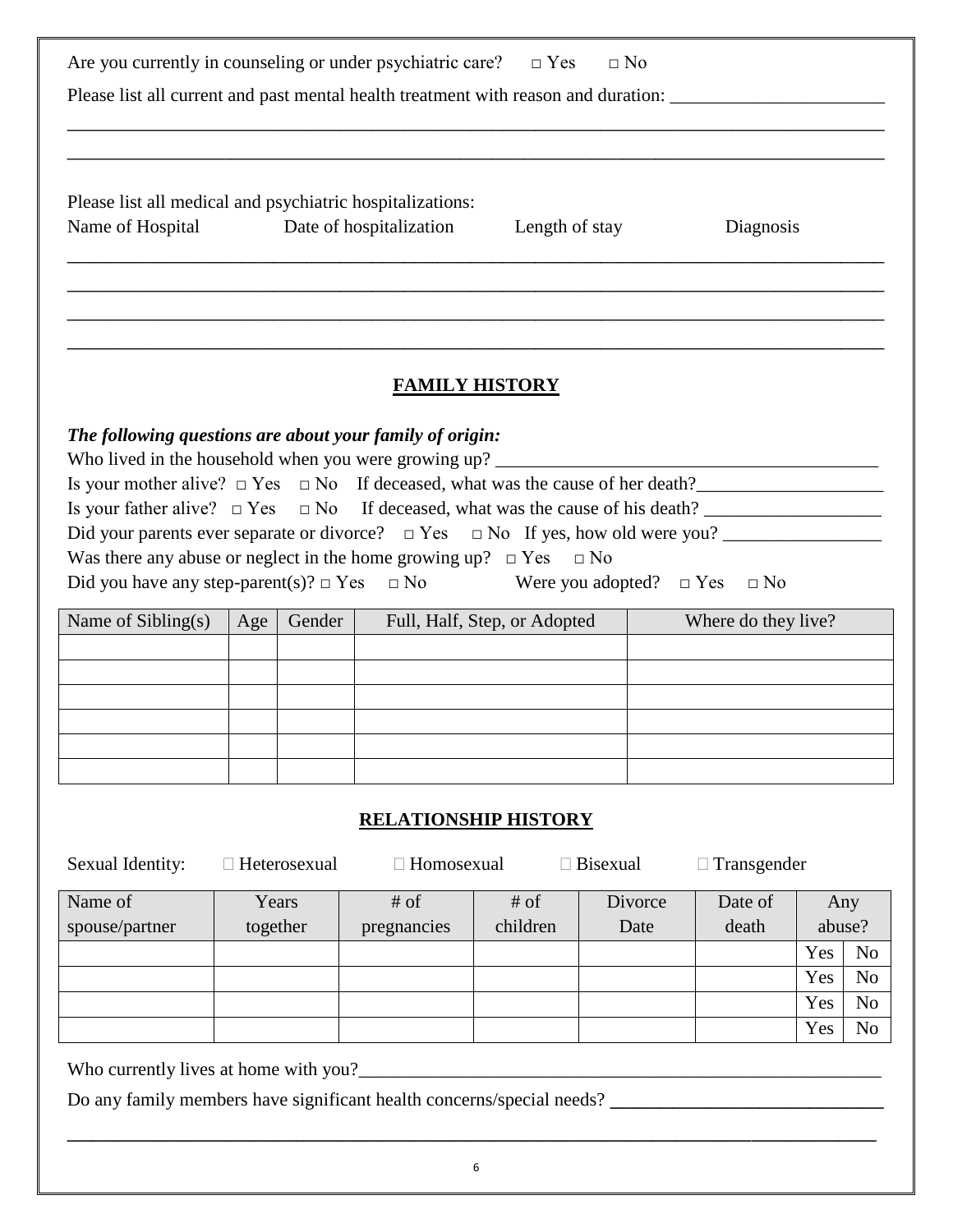| Name of Child | Gender | Age | Where does your child live? | Date last spoken to |
|---------------|--------|-----|-----------------------------|---------------------|
|               |        |     |                             |                     |
|               |        |     |                             |                     |
|               |        |     |                             |                     |
|               |        |     |                             |                     |
|               |        |     |                             |                     |

*Please check the issues that have affected biological family members and list the relationship:*

| <b>Neurologic disease</b>                                                                               | <b>Family Member Affected</b>                                                                                        |
|---------------------------------------------------------------------------------------------------------|----------------------------------------------------------------------------------------------------------------------|
| □ Alzheimer's disease or dementia                                                                       |                                                                                                                      |
| $\Box$ Multiple Sclerosis                                                                               |                                                                                                                      |
| □ Parkinson's disease                                                                                   |                                                                                                                      |
| $\Box$ Epilepsy or seizures                                                                             |                                                                                                                      |
| □ Other neurologic disease                                                                              | <u> 1980 - Johann Barbara, martin da basar a shekara tsa a tsarar 1980 a tsa a tsarar 1980 a tsarar 1980 a tsara</u> |
| <b>Psychiatric Illness</b>                                                                              |                                                                                                                      |
| $\Box$ Depression                                                                                       |                                                                                                                      |
| $\Box$ Anxiety                                                                                          |                                                                                                                      |
| $\Box$ Bipolar illness (Manic-Depression)                                                               |                                                                                                                      |
| $\Box$ Schizophrenia/Psychosis                                                                          |                                                                                                                      |
| □ Other Psychiatric Illness                                                                             |                                                                                                                      |
| <b>Other Disorders</b>                                                                                  |                                                                                                                      |
| $\Box$ Autism/Asperger's syndrome                                                                       |                                                                                                                      |
| $\Box$ Intellectual Disability                                                                          |                                                                                                                      |
| $\square$ Speech or language disorder                                                                   | <u> 1989 - Johann Barbara, martxa alemaniar amerikan basar da a</u>                                                  |
| $\Box$ Learning problems                                                                                |                                                                                                                      |
| $\Box$ Attention problems                                                                               |                                                                                                                      |
| $\Box$ Behavior problems                                                                                |                                                                                                                      |
| $\Box$ Other Developmental Disorder                                                                     | <u> 1989 - Johann Barn, mars eta bat eta bat erroman erroman erroman erroman erroman erroman erroman erroman err</u> |
| <b>EDUCATIONAL HISTORY</b>                                                                              |                                                                                                                      |
| Highest level of education completed: __________                                                        |                                                                                                                      |
|                                                                                                         |                                                                                                                      |
| If a high school diploma was not awarded did you complete a GED? $\square$ Yes $\square$ No             |                                                                                                                      |
|                                                                                                         |                                                                                                                      |
|                                                                                                         |                                                                                                                      |
| Did you have any problems with attention, hyperactivity, and/or impulsivity? $\square$ Yes $\square$ No |                                                                                                                      |
| Were you ever in any special classes or did you ever receive special services?                          | $\Box$ Yes<br>$\Box$ No                                                                                              |
|                                                                                                         |                                                                                                                      |
| What were your grades typically like in school?<br>$\Box A \& B$                                        | C & D<br>$\Box$ D & F<br>$\Box$ B & C                                                                                |
| Provide any additional helpful comments about your academic performance: __________________________     |                                                                                                                      |
|                                                                                                         |                                                                                                                      |
|                                                                                                         |                                                                                                                      |